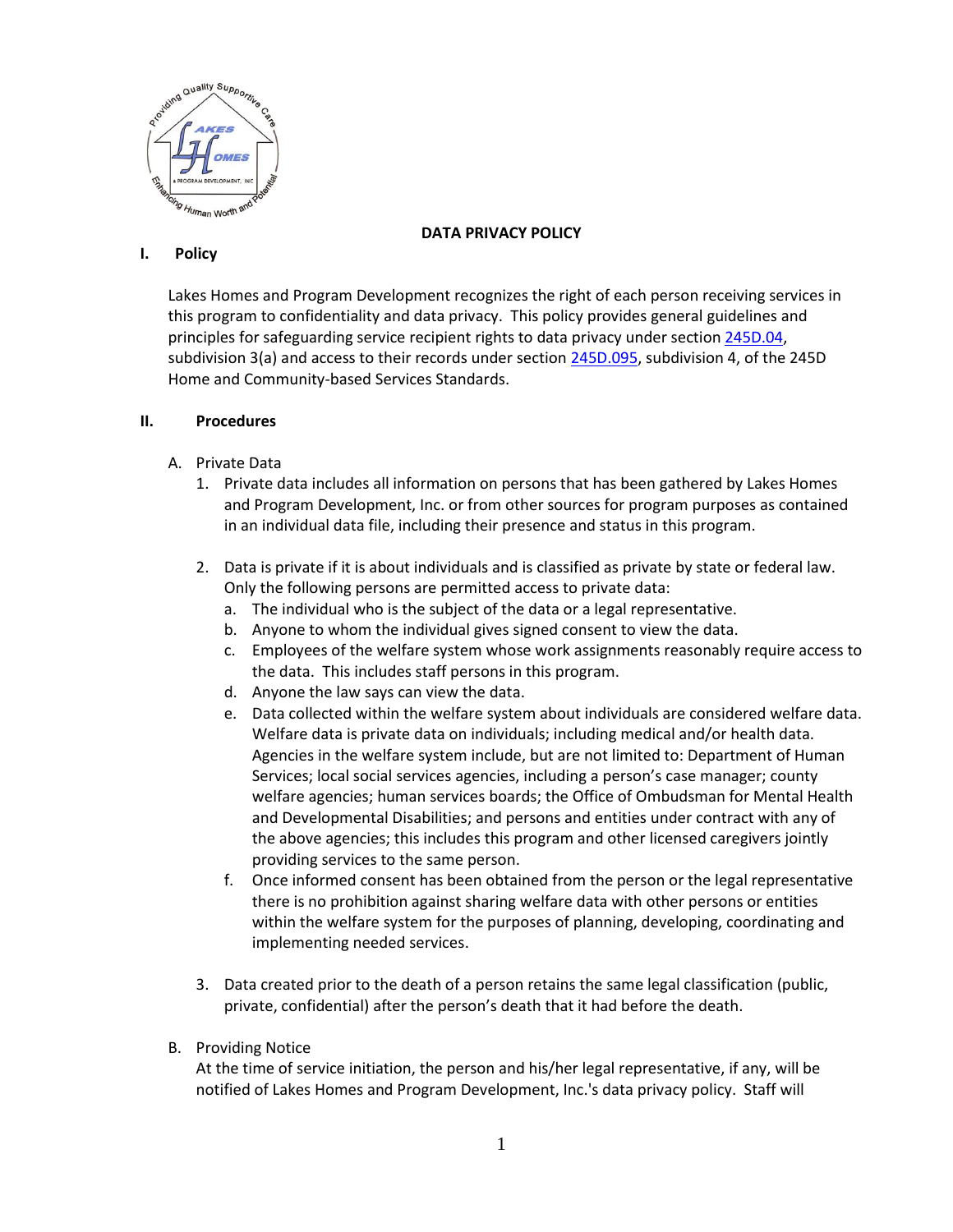document that this information was provided to the individual and/or their legal representative in the individual record.

- C. Obtaining Informed Consent or Authorization for Release of Information
	- 1. At the time informed consent is being obtained staff must tell the person or the legal representative individual the following:
		- a. why the data is being collected;
		- b. how the agency intends to use the information;
		- c. whether the individual may refuse or is legally required to furnish the information;
		- d. what known consequences may result from either providing or refusing to disclose the information; and with whom the collecting agency is authorized by law to share the data. What the individual can do if they believe the information is incorrect or incomplete;
		- e. how the individual can see and get copies of the data collected about them; and any other rights that the individual may have regarding the specific type of information collected.
	- 2. A proper informed consent or authorization for release of information form must include these factors (unless otherwise prescribed by the HIPAA Standards of Privacy of Individually Identifiable Health Information [45 C.F.R. section 164\)](http://www.access.gpo.gov/nara/cfr/waisidx_01/45cfr164_01.html):
		- a. be written in plain language;
		- b. be dated;
		- c. designate the particular agencies or person(s) who will get the information;
		- d. specify the information which will be released;
		- e. indicate the specific agencies or person who will release the information;
		- f. specify the purposes for which the information will be used immediately and in the future;
		- g. contain a reasonable expiration date of no more than one year; and
		- h. specify the consequences for the person by signing the consent form, including: "Consequences: I know that state and federal privacy laws protect my records. I know:
			- Why I am being asked to release this information.
			- I do not have to consent to the release of this information. But not doing so may affect this program's ability to provide needed services to me.
			- If I do not consent, the information will not be released unless the law otherwise allows it.
			- I may stop this consent with a written notice at any time, but this written notice will not affect information this program has already released.
			- The person(s) or agency(ies) who get my information may be able to pass it on to others.
			- If my information is passed on to others by this program, it may no longer be protected by this authorization.
			- This consent will end one year from the date I sign it, unless the law allows for a longer period."
		- i. Maintain all informed consent documents in the consumer's individual record.
- D. Staff Access to Private Data
	- 1. This policy applies to all program staff, volunteers, and persons or agencies under contract with Lakes Homes and Program Development, Inc. (paid or unpaid).
	- 2. Staff persons do not automatically have access to private data about the persons served by Lakes Homes and Program Development, Inc. or about other staff or agency personnel. Staff persons must have a specific work function need for the information. Private data